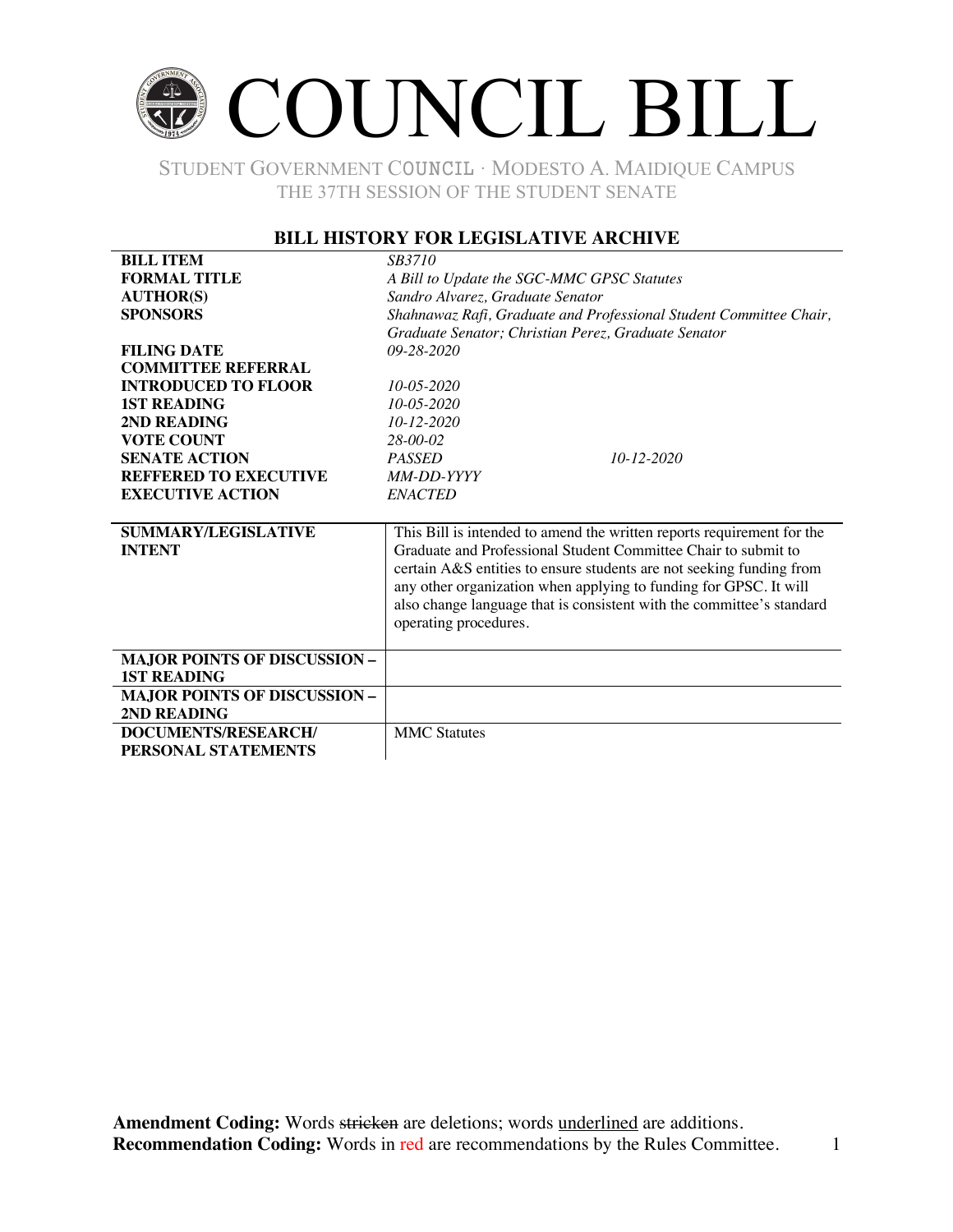# COUNCIL BILL

STUDENT GOVERNMENT COUNCIL ∙ MODESTO A. MAIDIQUE CAMPUS THE 37TH SESSION OF THE STUDENT SENATE

| <b>Bill Item</b>          | <i>SB3710</i>                                               |
|---------------------------|-------------------------------------------------------------|
| <b>Formal Title</b>       | A Bill to Update the SGC-MMC GPSC Statutes                  |
| <b>Author(s)</b>          | Sandro Alvarez, Graduate Senator                            |
| <b>Sponsors</b>           | Shahnawaz Rafi, Graduate and Professional Student Committee |
|                           | Chair, Graduate Senator; Christian Perez, Graduate Senator  |
| <b>Filed</b>              | $09 - 28 - 20$                                              |
| <b>Committee Referral</b> |                                                             |

# **A BILL TO UPDATE THE STATUTES OF THE GRADUATE AND PROFESSIONAL STUDENT COMMITTEE**

### *Be it enacted by the Student Senate of the Student Government Association of the Modesto A. Maidique Campus of Florida International University assembled,*

### **SECTION 1. SHORT TITLE.**

a) This Bill may be cited as the "GPSC Updates Act".

### **SECTION 2. TERMS**

- a) "GPSC" refers to the Graduate and Professional Student Committee at Florida International University;
- b) "University" refers to Florida International University;
- c) "A&S fee" refers to the Activity and Service fee;

### **SECTION 3. AUTHORITY**

a) The proposal outlined in this Bill is in compliance with the authority granted in Article III, Section 5 (A) 1 of the SGA Constitution as well as restated in Article III, Section 3.01 (b) i-1 of the SGC-MMC Statutes, stating that "[The Senate shall] enact and diligently carryout all legislation necessary and proper for the general welfare of the Student Body." This proposal amends Article III Legislative Branch of the MMC Statutes, Section 3.05 in amending Section 3.05 (i) (i) 5-a, and updating language in Section 3.05 (i) (i)-4, Section 3.05 (i) (i)-5, and Section 3.05 (i) (i)-6

### **SECTION 4. BILL**

### **MMC-STATUTES ARTICLE III LEGISLATIVE BRANCH**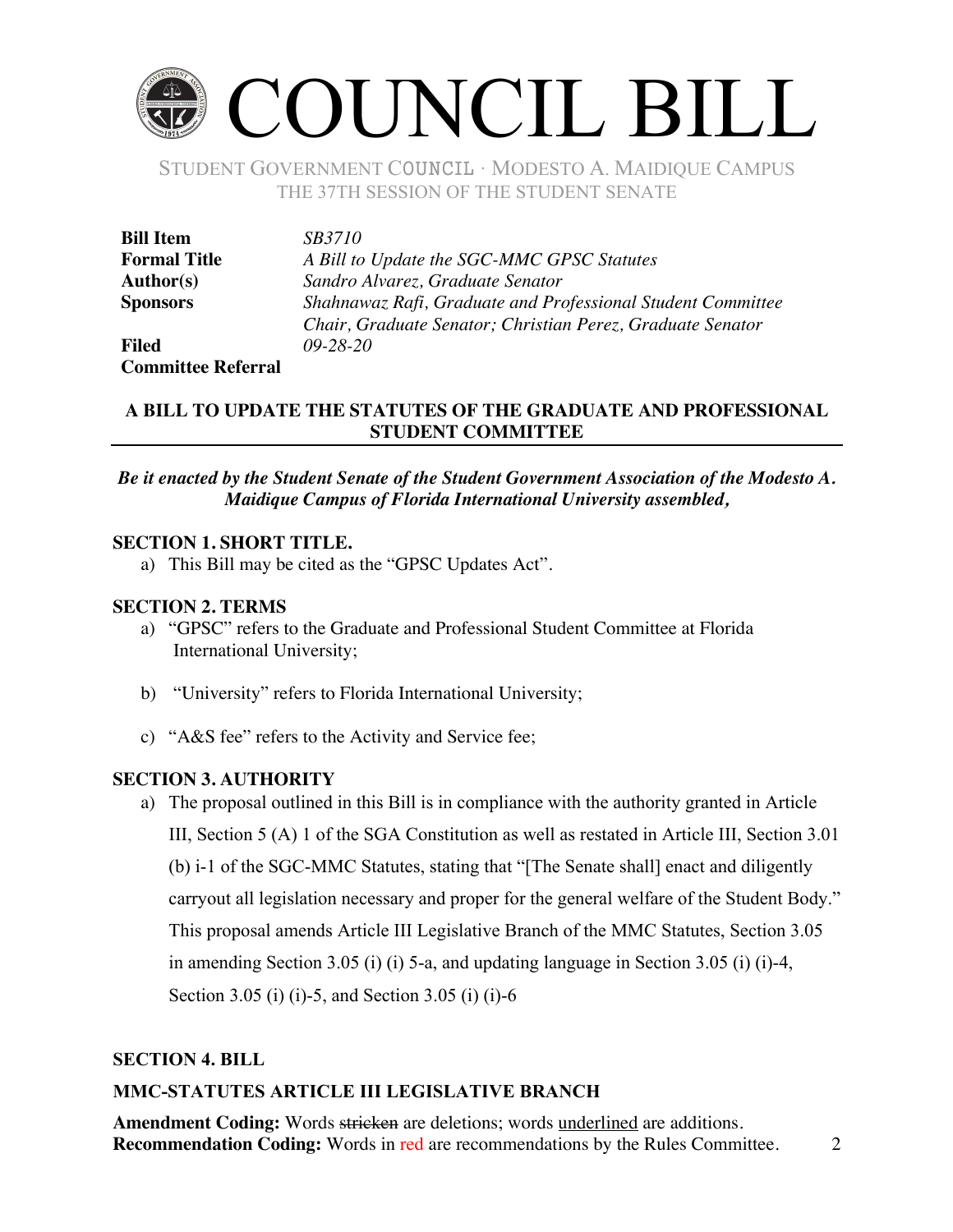

### **Section 3.05 Senate Committees**

- (i) Graduate and Professional Student Committee
	- (i) Purpose and Responsibilities
		- (1) The purpose of the Graduate and Professional Student Committee (GPSC) is to facilitate and enhance the overall graduate and professional student experience by advancing the University's academic goals. Its primary goal is to fund graduate and professional students' research, conference and professional development and promoting quality presentations and research efforts in scholarly forums. The GPSC shall also serve as an advocate for graduate and professional students, by working with the College of Law, College of Medicine, and the University Graduate School.
		- (2) The GPSC shall determine the application procedure and regulations graduate students must follow to request funding.
			- a) The application will be an online document that will specify the details of the budget, research, conference, professional development, and the benefits of participation.
			- b) Requests shall be approved by a simple majority vote of the GPSC.
				- i) If a request for funding is approved by the GPSC, upon return of their event the requester has up to one (1) week to turn in all materials for reimbursement to the Student Government Association and is allowed up to four (4) weeks to claim the funds and provide all necessary documentation to the Student Government Association and to the A&S Business Office for the proper disbursement of the funds.
			- c) If a request is not approved by the GPSC, the applicant shall have the right to file a written appeal with the Senate Speaker. Should the Speaker approve the written appeal, the applicant shall present their case before the Senate.
			- d) With a simple majority vote of the Senate at a meeting where there is quorum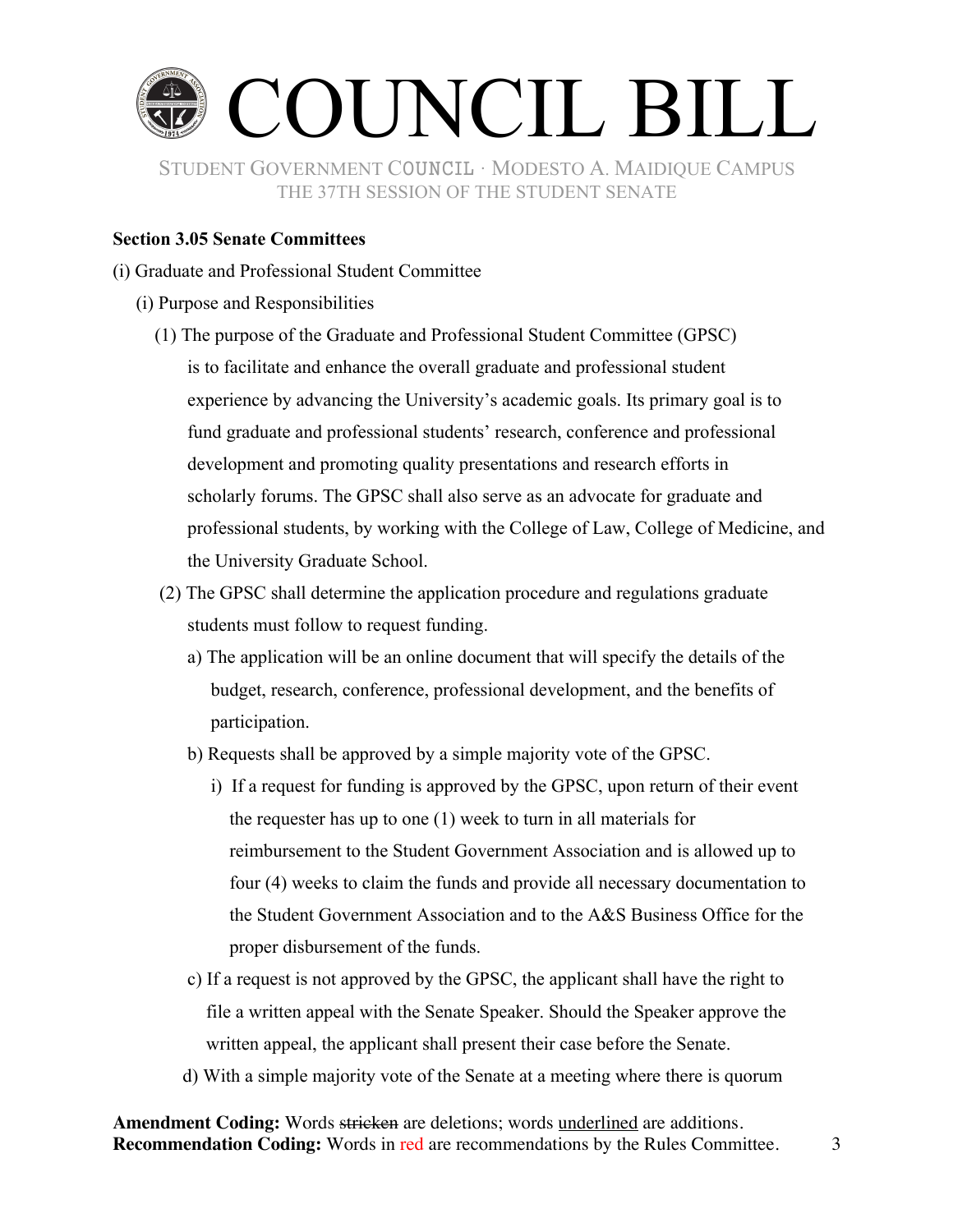

 the Senate can send back the application to the GPSC who shall reconsider the request. The GPSC is not obligated to approve the reconsidered request.

- e) If the GPSC does not approve a request after reviewing it for a second time, the Senate may overturn the committee's decision with a two-thirds (2/3) majority vote of the Senate at a meeting where there is quorum.
- f) Changes to the procedures and regulations for GPSC funding requests shall require the simple majority approval of the Senate.
	- i) Amendments to the procedure and regulations shall be subject to Presidential veto.
- (3) Funding shall benefit individual graduate students interested in the following:
	- a) Research, as defined as an investigation that is necessary for the completion of a masters, doctoral or professional degree.
	- b) Conferences, as defined as presentations (i.e. papers, posters, performances) on current and developing research that pertains to their respective masters, doctoral or professional degree.
		- i) Funding can only be used for conference registration, travel costs, and accommodations.
	- c) Professional development, as defined as events (i.e. workshops, seminars, conferences) that advances the knowledge of the graduate or professional student's academic career.
		- i) Funding can only be used for conference registration, travel costs, and accommodations.
- (4) Graduate and professional students shall be eligible to request travel funds from the committee  $\theta$  to once a funding year, unless the student has submitted their M2/D3 and is in their last year of education, in which case they may apply for funding twice. Professional students in their last year are exempt from the M2/D3 requirement.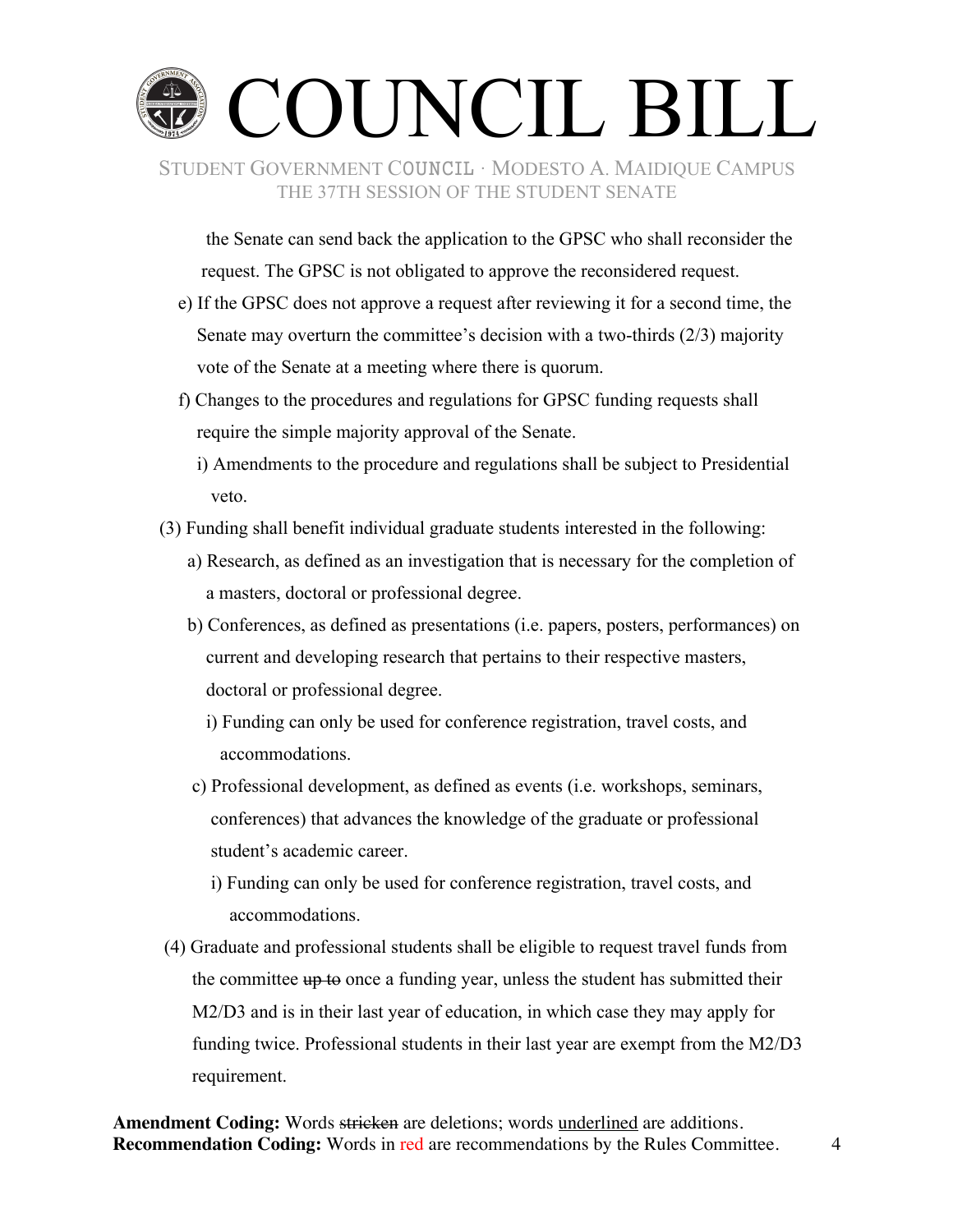

- (5) Students are ineligible to request funds from more than one (1) entity for travel that is funded by A&S fees.
	- a) The GPSC Chair shall be responsible for submitting written reports to the Finance Committee Chair, the Council for Student Organizations, and the Operational Review Committee Chair to ensure that the previous stipulation is enforced.
	- a) In the event that there is a preponderance of evidence in the form of written communication from an A&S entity to GPSC, suggesting a student has requested funding from that organization, an email correspondence will be sent by either the GPSC Chair or GPSC Vice Chair to that entity of interest to ensure the previous rule has been met.
- (6) The GPSC shall be able to allocate funds for Gradskellar events and Graduate Student Appreciation Week (GSAW).
	- a) Any other allocations except for travel funding, Gradskellar events, and Graduate Student Appreciation Week shall require the approval of the Senate as Appropriations from the GPSC.

# **SECTION 5 IMPLEMENTATION**

Upon passage from the SGC-MMC Senate and signing by the SGC-MMC President, the amendment will be enacted immediately and shall make any prior legislation that conflicts with this legislation hereby null and void.

[1]